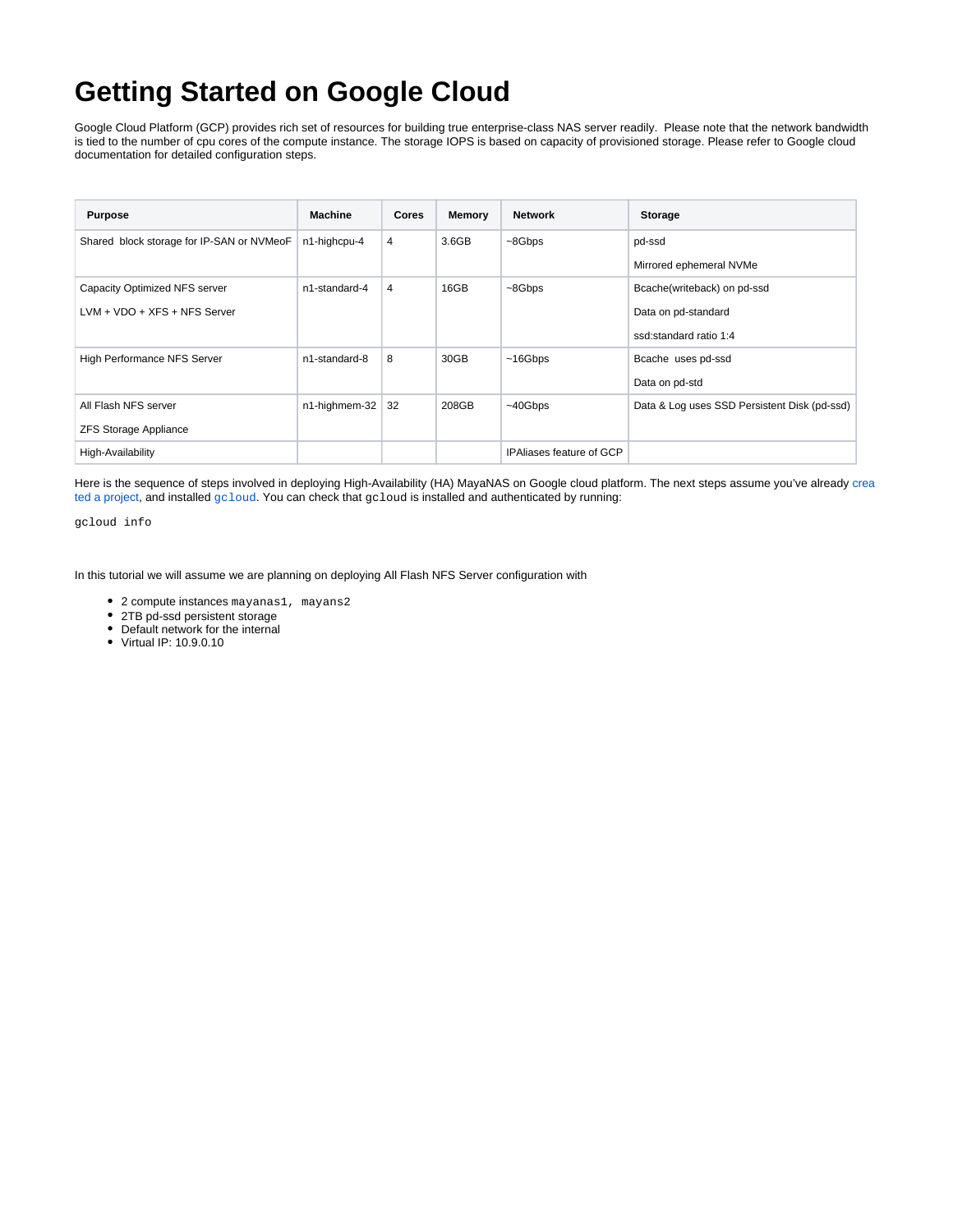

1. Start with a new project name for all resources used with MayaNAS either for evaluation or production use.

# gcloud create project maya-eval-proj

2. MayaNAS requires a [service account](https://cloud.google.com/compute/docs/access/service-accounts) with sufficient permissions to manipulate disk attachments for proper sharing and fencing, and also storage read-write access to object storage. It also needs sufficient permission to float the virtual IP across multiple instances. By having separate service account for all MayaNAS deployments you can enforce proper security measures as the assigned roles are limited to this project instance only.

gcloud iam service-accounts create maya-gce-account --display-name "mayanas service account"

gcloud iam service-accounts list

The output will contain the EMAIL of the newly created service account. Load them into shell environment variables which will be used in the next steps

PROJECT=\$(gcloud info --format='value(config.project)')

SA\_EMAIL=\$(gcloud iam service-accounts list --filter="displayName:\$SERVICE\_ACCOUNT\_NAME" \ --format='value(email)')

Add relevant permissions to the newly created service account with the role scope limited to this project only. Your other instances in different projects will not be affected by these changes.